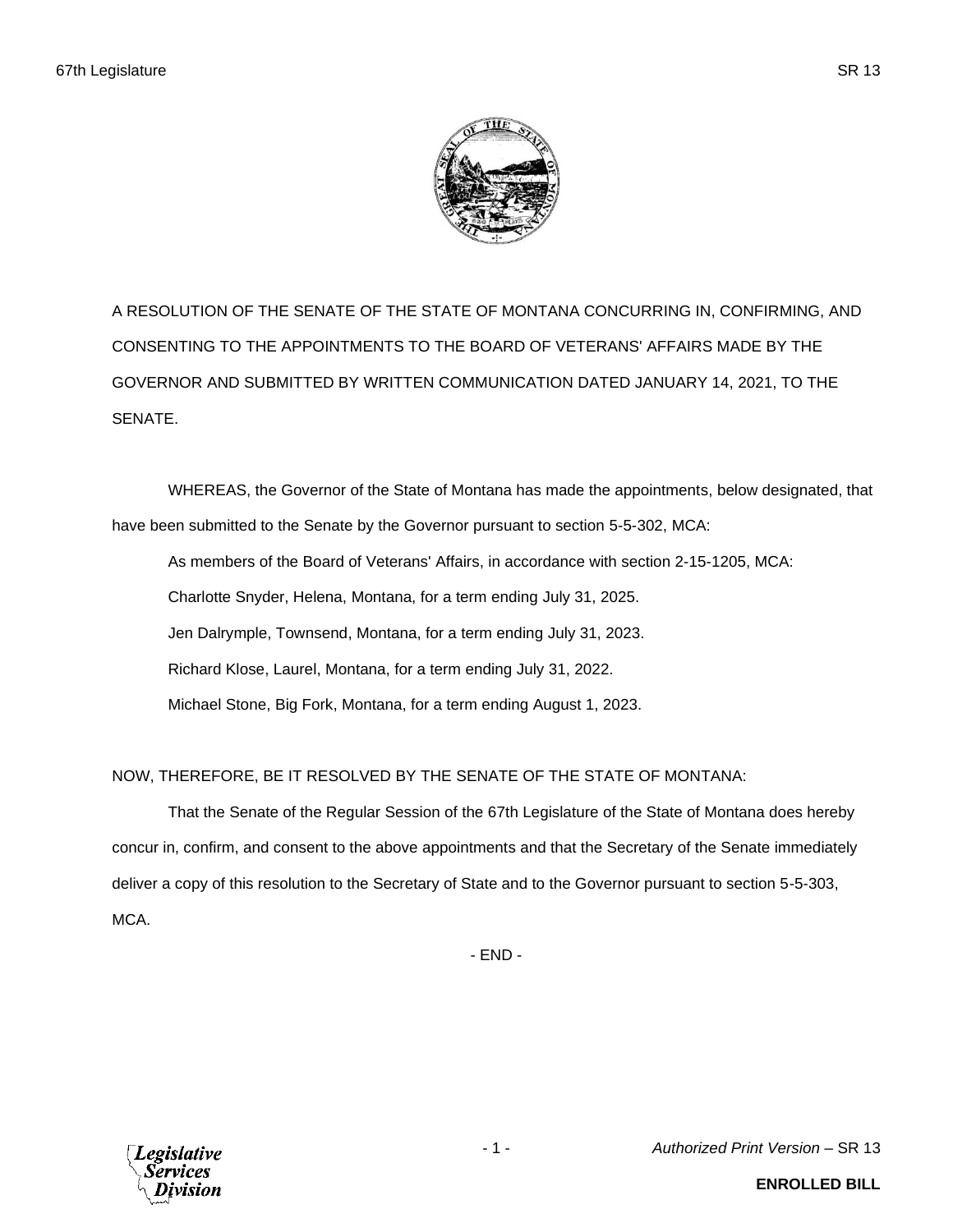## SENATE RESOLUTION NO. 13

INTRODUCED BY D. KARY

A RESOLUTION OF THE SENATE OF THE STATE OF MONTANA CONCURRING IN, CONFIRMING, AND CONSENTING TO THE APPOINTMENTS TO THE BOARD OF VETERANS' AFFAIRS MADE BY THE GOVERNOR AND SUBMITTED BY WRITTEN COMMUNICATION DATED JANUARY 14, 2021, TO THE SENATE.